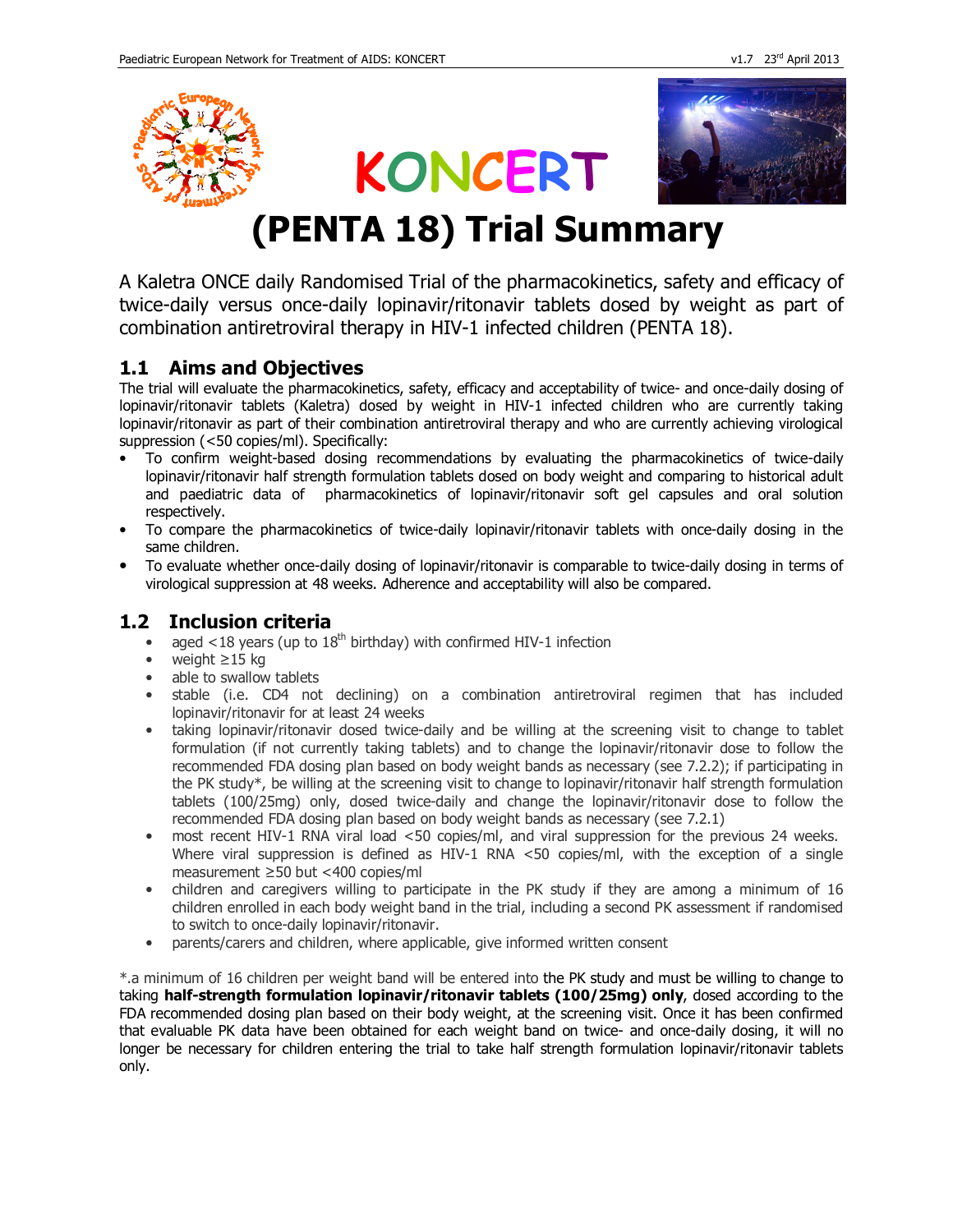#### **1.3 Exclusion criteria**

- children on an antiretroviral regimen that includes a NNRTI or any PI other than lopinavir/ritonavir
- children who have previously failed virologically on a PI containing regimen (where virological failure is defined as two successive HIV-1 RNA results>1000 copies/ml (confirmed) more than 24 weeks after starting HAART, i.e. changes for toxicity are not counted as failure)
- acute illness
- abnormal renal or liver function (grade 3 or above)
- receiving concomitant therapy except for prophylaxis; Some treatments may be allowed, but must first be discussed with a trial medical expert
- pregnancy or risk of pregnancy in females of child bearing potential

# **1.4 Population**

160 HIV-1 infected children aged <18 years, ≥15kg in weight and able to swallow tablets, with viral suppression (HIV-1 RNA <50 copies/ml) for at least the prior 24 weeks. Participants must have been on an antiretroviral regimen that includes lopinavir/ritonavir for at least 24 weeks.

At the screening visit lopinavir/ritonavir should be changed to tablet formulation if the child is not already taking tablets and the current dose of lopinavir/ritonavir (twice-daily) should be adjusted to follow the recommended FDA dosing plan based on body weight bands as necessary. The first 48 children enrolled in the PK study should change to 100/25mg strength lopinavir/ritonavir tablets only.

Children will be recruited from clinical centres in countries participating in the PENTA, HIV NAT (Thailand) and PHPT (Thailand) networks.

# **1.5 Outcome measures**

#### **Primary Outcomes:**

- HIV-1 RNA  $\geq$  50 copies/ml (confirmed) at any of week 4, 8, 12, 24, 36 or 48
- AUC,  $C_{min}$  and  $C_{max}$  values of lopinavir after twice-daily dosing compared to historical adult and paediatric data
- AUC,  $C_{min}$  and  $C_{max}$  values of lopinavir after once-daily and twice-daily dosing (in the same children)

#### **Secondary Outcomes:**

- HIV-1 RNA <400/<50 copies/ml at 24 and 48 weeks
- HIV-1 RNA  $\geq$ 400 copies/ml at any of week 4, 8, 12, 24, 36 or 48
- number of HIV-1 mutations present at week 4, 8, 12, 24, 36 or 48 conferring resistance to drugs taken at randomisation or during the trial
- change in CD4 (absolute and percentage) from baseline to 24 and 48 weeks
- change in ART (defined as any change from the ART regimen at randomisation)
- ART-related grade 3 or 4 clinical and laboratory adverse events
- new CDC stage C diagnosis or death
- child and family acceptability of and adherence to twice-daily lopinavir/ritonavir 100/25mg tablets dosed on body weight, over 48 weeks as assessed by patient/carer completed questionnaires
- child and family acceptability of and adherence to once-daily compared to twice-daily dosing of lopinavir/ritonavir tablets, over 48 weeks as assessed by patient/carer completed questionnaires

#### **Tertiary Outcomes:**

• Tanner Scale at 24 and 48 weeks

### **1.6 Follow-up**

All children will be seen for clinic visits at weeks -4 to -2 (screening), 0, 4, 8, 12, 24, 36 and 48. Where required, PK assessments will be carried out at weeks 0 and 4.

The paediatrician may request more frequent visits for children if required. The flowsheet indicates the minimum for protocol completion and data recording. However, it is the investigator's responsibility to see participants as frequently as necessary, particularly for the monitoring of adverse events.

All children with a viral load ≥50 copies/ml will be asked to come back as soon as possible and within 4 weeks for a confirmatory re-test.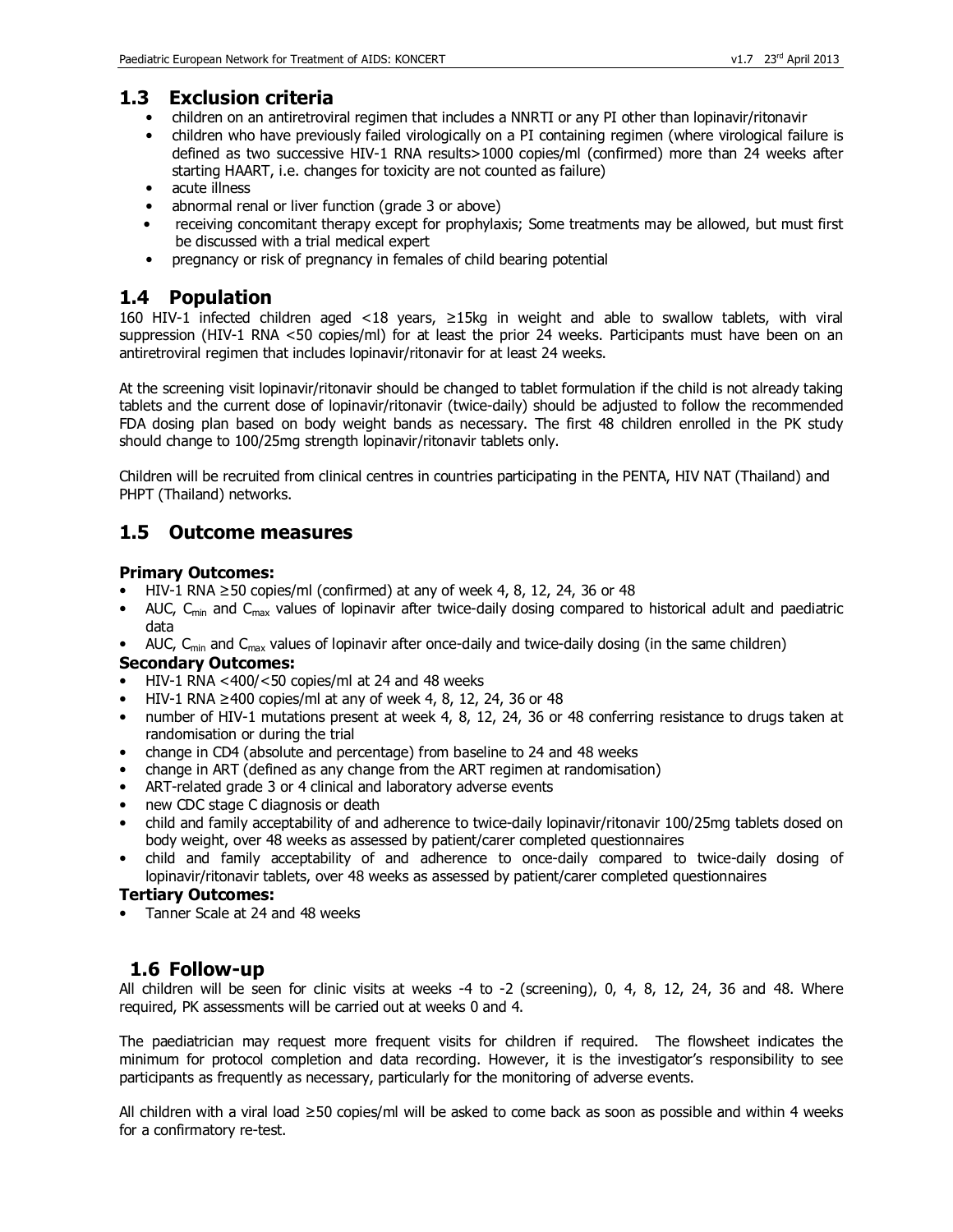# **1.7 Schematic diagram**



NB: 48 children is the minimum number of children who will be recruited to the PK study. If a child in the PK study does not complete one or both PK assessments (if randomised to switch to lopinavir/ritonavir tablets dosed once-daily) or has no evaluable PK data, further children will be recruited to the PK part of the trial from the relevant body weight band as replacements. Children with non-evaluable PK data will still continue to be followed in their randomised arm.

#### **Contact:**

**PENTA trials MRC CTU,**  Aviation House 125 Kingsway London WC2B 6NH All queries: PENTA@ctu.mrc.ac.uk Tel: +44 20 7670 4700